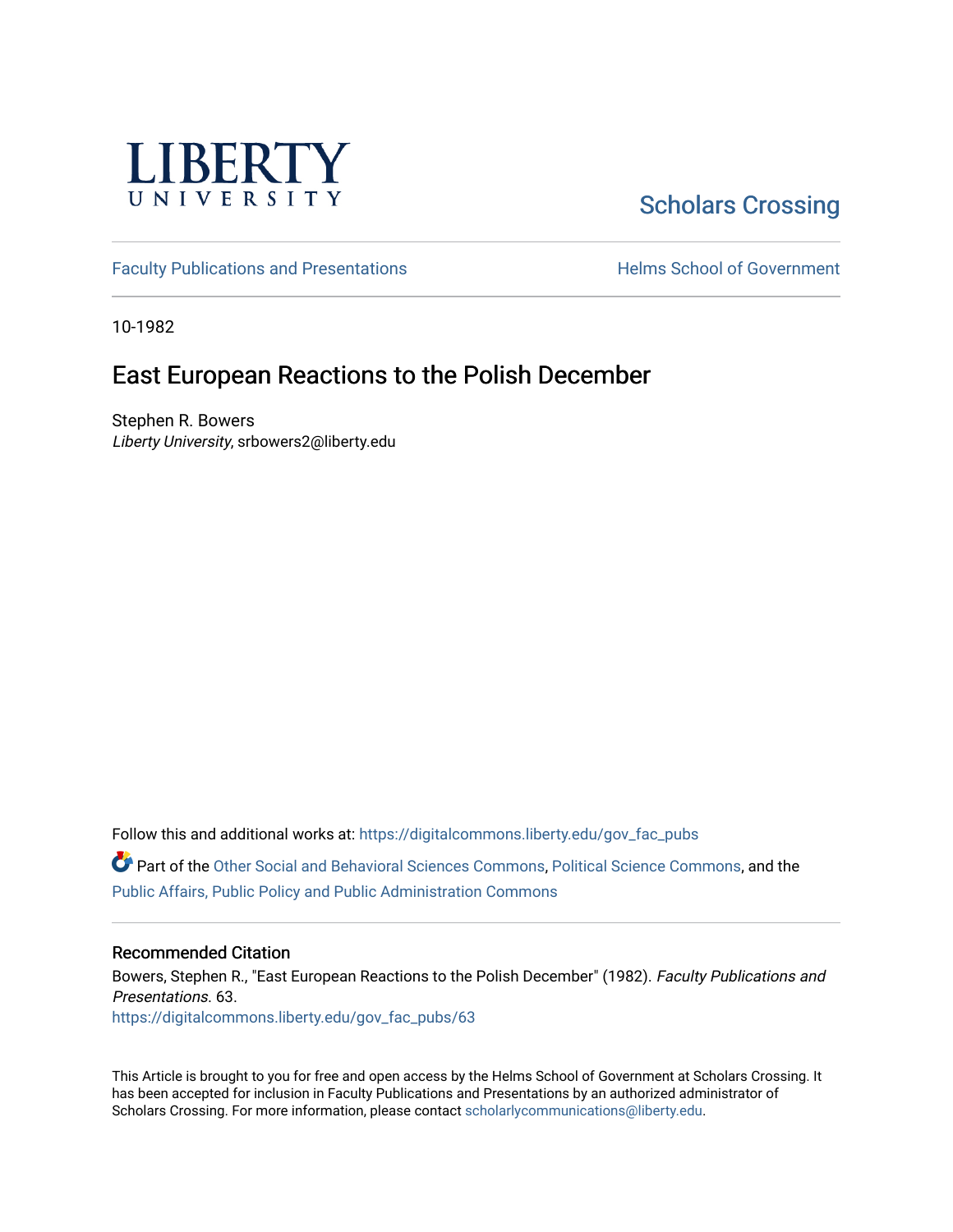### *Martial Law in Poland in the Context of International Legal Standards* 195

It is appropriate to stress at this point that obligations under the international covenants on human nghts are to be fulfilled by the states signatory to these covenants. They alone can raise the question of the failure to abide by these or other provisions of the covenants by a participating state. The order established by the covenants should be observed in the process. Meanwhile, these standards of international law are glaringly violated by Western countries, first of all, the United States, which are not parties either to the covenants on human rights, or to the overwhelming majority of other multilateral conventions on rights of man.

The West-launched anti-Polish 'propaganda aggression,' as General Jaruzelski called it, constitutes interference in Poland's domestic affairs, and is an obvious violation of universally recognized standards of international law, including those reaffirmed by the Final Act. The discriminatory measures announced against Poland by the US, and some of its allies, are against international law. This is overt blackmail and pressure, an attempt to shaken loose the peaceful structure of state-to-state relations.

### NOTES

- 1. *Conference on Security and Co-operation in Europe. Final Act,* Cmnd. 6198, London, 1975; Soviet text in *Pravda* and *Izvestiya,* 2 August 1975 *2. Ibid.*
- 3. These Covenants are reprinted in Ian .Brownlie, ed., *Basic Documents on Human Rights,* 2nd ed., Oxford, 1981, pp. 118-45.

and the projection of the Region of the control of the control of the

an de la ciudad de la ciudad de la ciudad de la forma de la ciudad de la ciudad de la ciudad de la ciudad de<br>1942: Algunda de la ciudad de la ciudad de la ciudad de la ciudad de la ciudad de la ciudad de la ciudad de l<br>194

and the proof for the angle of the control of the set of the angle and the second control of the political stage and control of the control of the stage of the control of the stage of the stage of the stage of the stage of the stage of the stage of the stage of the stage of the stage of t

- *4. Ibid.,* pp\_ 129-30.
- 5. This article is supplied by courtesy of Novosti Press Agency.

EAST EUROPE'S REACTIONS TO THE POLISH DECEMBER

### *STEPHEN BOWERS*

The imposition of martial law in Poland in December 1981 was a depressing though instructive event. The apparent death of the wideranging reform movement set in motion by the actions of the Solidarity movement seemed, like the crushing of the 'Prague Spring', to signify that the prospects for the peaceful pluralist evolution of Communist Eastern Europe remained unpromising. Official reactions to the 'Polish December' throughout the region confirmed that grim prognosis. Relatively independent foreign policies and limited, 'liberal' economic reforms might find friendly receptions among some of the regional party leaderships from time to time, but Solidarity's demands were perceived as pressing well beyond the limits of accepted diversity.

An examination of Eastern Europe's official response to the Polish crisis is worthwhile for several reasons. First, it reveals the dominant party attitudes on non-party reform movements and how to deal with them. The extent to which the various parties viewed Solidarity as a threat to socialism is strong evidence that general domestic reforms of this nature are not likely to gain official acceptance in Eastern Europe in the near future. The largely favourable evaluations of the regime's state of emergency indicates that the Polish methods might be applied in other nations in the unlikely event that they faced a similar crisis. Secondly, such an examination is useful because it helps us gauge the degree of unity within Eastern Europe on one issue. Obviously, there is not total or absolute unanimity, but there is, as this study shows, at least a general consensus. Thirdly a look at the response of individual countries enables one to determine the impact of national considerations historical or contemporary  $-$  on policies relative to an important regional issue. Finally, this examination provides a useful contrast with the divided Western reactions to the Polish crisis. While the West agonized over a proper response, Eastern Europe, as we will see, formulated a relatively concerted one which included a diversity of supportive statements as well as an important material relief effort.

### PERCEPTIONS OF THE THREAT TO POLISH SOCIALISM

The primary focus of this study is on the reactions of the active 'Bloc' states - East Germany, Czechoslovakia, Hungary, Bulgaria, and Romania. Their views on the nature of the threat to Polish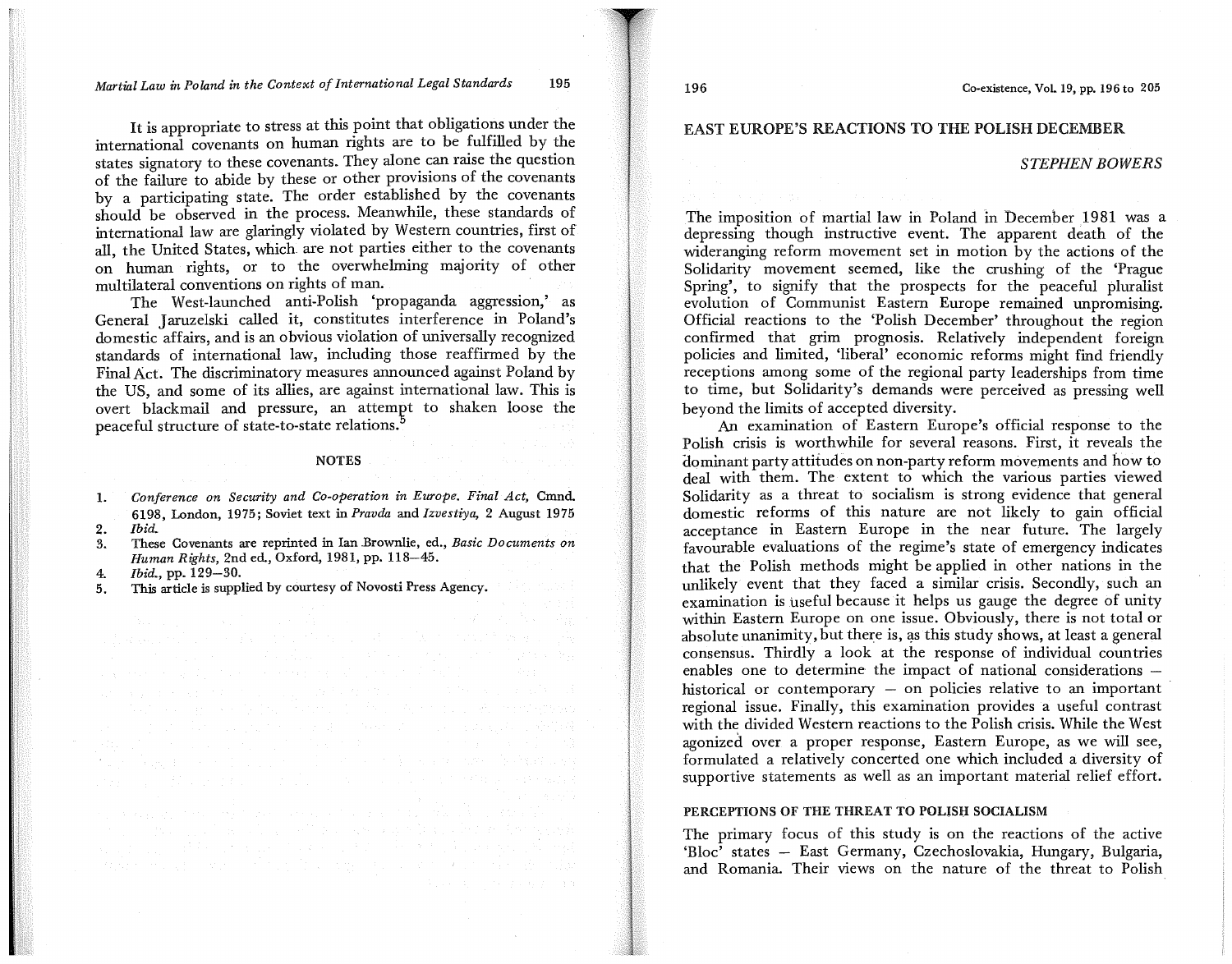statement on 15 December which noted the legitimate concern of the Romanians for the 'baleful evolution of the activity of anti-socialist forces' in Poland. The result of this activity was great 'disorder in economic life', chaos in social and political affairs, and serious danger to Poland's 'progress, freedom, and independence'. In a more detailed analysis on 26 December, *Scinteia* explained that Poland's problems stemmed from four factors: economic shortcomings, social failings, bad weather, and lastly, 'extremists'.

While not part of the 'Bloc', Yugoslavia's view of these events is interesting because it provides an independent while still communist perspective. The Yugoslav leadership flatly rejected the motion that the Polish conflict was one in which the counterrevolutionaries were on one side and the revolutionaries on the other. Rather, they depicted the situation as a struggle between the 'Polish working class ... and the statist, bureaucratic, and centralist monopoly.' The Yugoslav leadership also suggested that the Soviet Union was responsible for many of the negative developments in Poland since 1945 and faulted the Polish United Workers Party (PUWP) for rejecting Solidarity's call for a national plebicite on the country's government. The plebicite, they insisted, was a 'chance for the party to restore the trust of the working class.'<sup>6</sup>

## EVALUATIONS OF THE STATE OF EMERGENCY

The 'Bloc' consensus is somewhat less complete in terms of the various estimates of the necessity and success of the Polish state of emergency. Yet, they all agreed that some decisive action was required and none joined in supporting the charges of the renegade various estimates of the necessity and success of the Polish state of<br>emergency. Yet, they all agreed that some decisive action was<br>required and none joined in supporting the charges of the renegade<br>Yugoslavs that the mart Yugoslavs that the martial law order was in reality a 'state of war'.<sup>7</sup> At the same time, all of the 'Bloc' members consistently refuted suggestions by the Italian Communist Party that Jaruzelski's government had seriously erred in imposing a state of emergency.

The norm, therefore, was support for martial law, but the enthusiasm with which support was given varied. The greatest restraint, once again, was exercised by the Stalinist Romanians who agreed that martial law was necessary because the Polish people had 'run out of patience', but softened their support for the measure by suggesting that a 'strengthening of the active participation of the working class' would be required before a restoration of national unity was possible. This assertion appeared in several Romanian publications and must be taken as at least an implied criticism of the actions associated with the Polish state of emergency. It is, however, a very limited one and not nearly as fundamental as, for example, the Yugoslav insistence that the 'democratic path' was the appropriate one for Poland.

The Hungarian response was also fairly restrained in its evaluations of martial law. The Hungarian leadership maintained that martial law was necessary but cautioned that the 'road leading to calm is still a long one.' The party daily observed that the state of emergency had, however, 'created the prerequisities for a gradual restoration of the economy, for reforms, and ensuring public order restoration of the economy, for reforms, and ensuring public order<br>and strengthening the state.'<sup>8</sup> Politburo member Sandor Gaspar, who is also Secretary General of the Hungarian National Trade Union Council, nevertheless indicated an official deviation from the hardline posture of Hungary's neighbours. Speaking to a national television audience, Gaspar identified what many in the Hungarian leadership see as one of the main lessons of Poland when he explained that the

... Socialist countries' trade union movement does not have an appropriate jurisdiction.... If it operates only according to instructions..., if its task is merely implementing a given policy,...this leads to social conflicts...This is borne out by the events in Poland.<sup>9</sup>

The other Soviet partners in Eastern Europe emphasized not only the necessity of December crackdown but also that Jaruzelski's actions had quickly brought the intended results. The Czechs, East Germans, and Bulgarians stressed that martial law was greeted with complete calm and understanding by the Poles. Bratislava *Pravda*  offered the picture of a Poland in which

... People are lining up in a disciplined way for bread, milk, meat, and other foodstuffs. The supplies of basic foodstuffs are incomparably better than prior to the imposition of the state of emergency on 13 December 1981.10

A supporting element in this theme was the proposition that the indignation of the Polish people was directed not against those who imposed severe military rule but rather against the leadership of Solidarity. Accordingly, the residents of Czechoslovakia, the GDR, and Bulgaria learned that the 'great majority' of the Poles responded with 'outrage' upon hearing of the misdeeds of Solidarity activists. They were told that the 'masks are falling' as Solidarity's 'secret documents' were uncovered and that even Solidarity members were 'shocked' at the discovery of what their 'bosses' had been preparing for the nation. Because of such disclosures, East European readers were informed, the Solidarity leaders had lost political support in Poland 'rapidly' in the days after December.

Militant hardliner commentators devoted considerable time to supporting the most severe actions taken to suppress dissident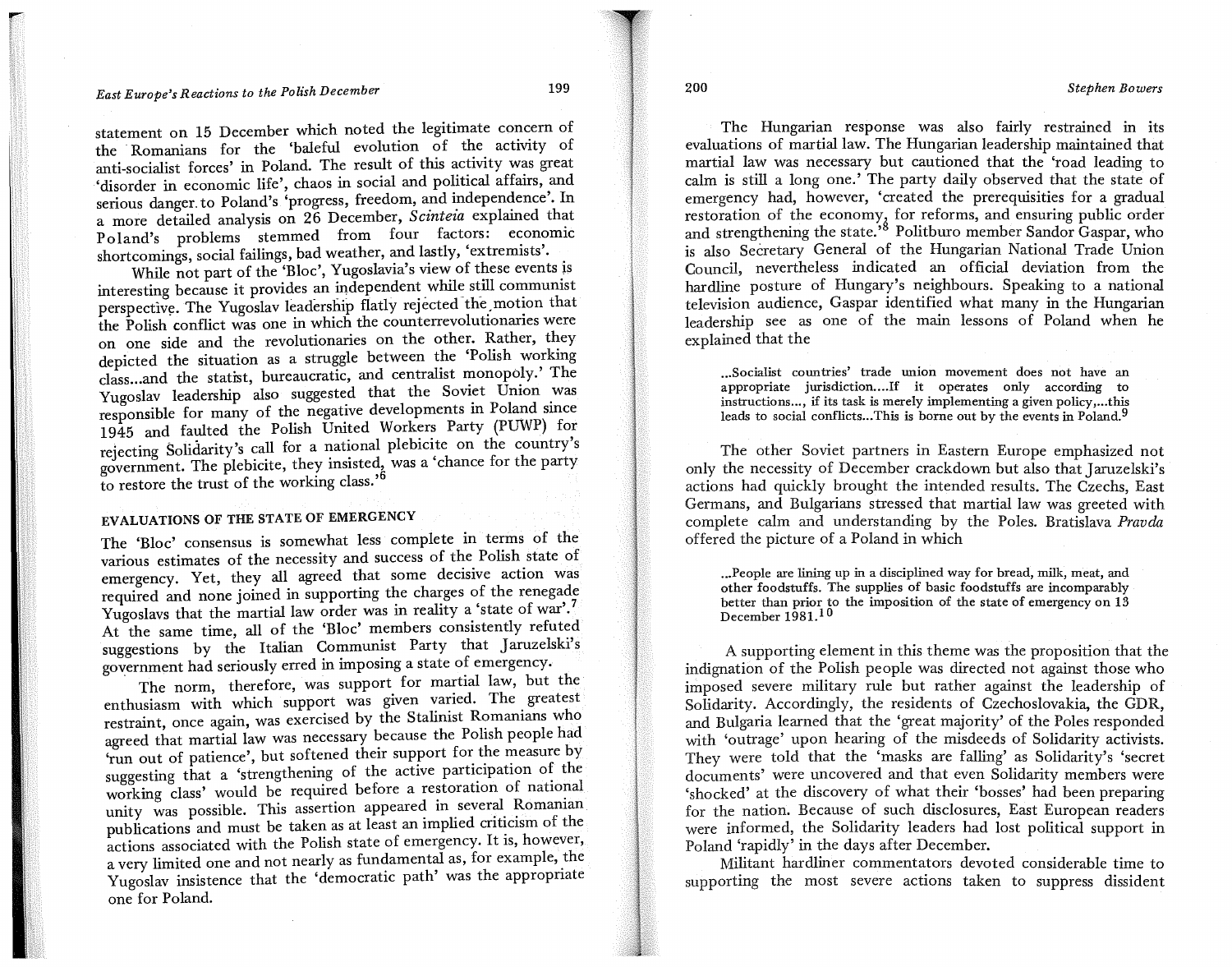## *East Europe's Reactions to the Polish December* <sup>201</sup>

>

elements in Poland. The Czechs and East Germans were most effusive in praising the efforts of the PUWP to 'cleanse itself' of those who had presumably betrayed it in the final critical months before December. Arrests of the 'ringleaders of counterrevolution' were reported as an encouraging sign that the Polish situation was returning to normal. With the rising number of detentions, the Czechs and East Germans insisted with greater confidence that Poland's public life was 'easing'. Yet, even in the face of such optimistic accounts, words of caution and a call for vigilance were extended. The need for caution and vigilance was explamed m an editorial in Bratislava *Pravda* on 16'January 1982 which insisted that the 'enemies of socialist renewal ... are not lowering their weapons.' Passive resistance by stubborn Solidarity supporters and even bombings were the evidence cited in support of this admonition. The Wujek mine incident in mid-December 1981 and other efforts by Solidarity to maintain an 'atmosphere of tension' served, in the Czech view, as justification for the warning that 'it is impossible to conduct a discussion with the inveterate enemies of socialism'. These East European observations parallel those of Leonid Zamyatin, head of the International Information Department of the Central Committee of the CPSU, who insisted on Moscow's 'Studio-9' television show on 27 February 1982 that the Polish counterrevolution had been 'stopped, but it has not been eradicated.'

#### ANSWERING THE WEST

Thus, in the view of most East European authorities, a new danger emerged following the imposition of martial law: an intensified but desperate Western campaign to save the Polish counterrevolution. The Western powers, according to official media, responded with bitterness and frustration upon seeing their subversive plans thwarted. The leadership of Eastern Europe explained that the Western response to martial law was not motivated by any real concern for the Polish people but rather by a desire to return to the 'cold war'. The Czech diatribes were the most abusive and started with the proposition that the Western powers had wanted a 'reactionary, anti-Soviet Poland' ever since the Yalta conference. The American reaction to the latest frustration of that desire was presented as nothing less than a 'frontal rectionary offesive' against all progressive forces. In fact, what President Reagan wanted to gain out of the Polish difficulties was held to be a restoration of the 'privileged position of power for American imperalism'. Reagan, they charged, wanted to reverse the 'defeats and failures' of the era of detente by returning to the policies of confrontation. On

16 January 1982, *Rude Pravo* accused the United States and its NATO allies of setting the stage for a dangerous confrontation by moving troop exercise areas closer to the borders of the Warsaw Pact nations. The East Germans supplemented these charges with their denunciation of a 'virulent anti-Polish campaign' being mounted in West Germany, while Bulgaria accused the United States of dictating to its allies and transforming Western Europe into a 'satellite of American political thought'. If When the lack of Western unity became apparent, East European official statements gleefully noted increasing resistance to U S pressures for sanctions against the martial law regime in Poland and against the Soviet Union. By February 1982, reports frequently commented on the 'isolation' of the United States and the refusal of Western Europe to join a new 'cold war'.

With the introduction of specific proposals for sanctions against the USSR and Poland, even the relatively moderate Romanians joined the chorus of critics of the West. Prior to this time, the Romanians had limited themselves to a general call for non-interference, presumably applicable to East and West alike. Nevertheless, their criticisms were restrained and much less sweeping that those of their neighbours. For example, *Scinteia* ignored suggestions about the American appetite for confrontation and simply commented that sanctions 'do not help' the process of normalization but simply raise 'fresh obstacles' to a resolution of the crisis. The most pointed criticism by the Romanians was the accusation that the United States was guilty of hypocrisy for supporting Latin American regimes like Chile while professing moral outrage at the establishment of a military dictatorship in Poland.

### THE EAST EUROPEAN RELIEF MISSION FOR POLAND

Contributions to the international debate over the Polish problem, however satisfying they might have been to the political position of the Jaruzelski government, by themselves did little to relieve Polish suffering. Recognizing this, Poland's neighbours joined in a relief mission for their embattled ally. This effort is especially noteworthy because it came at a time when the Western nations found themselves seriously divided over specific steps to be taken in response to the Polish crisis.

The East German effort was the best organized and most productive contribution to this campaign. With very thorough media orchestration, the East German programme made precise ideological and political points while also alleviating Polish hardships. A special account for the Polish relief fund was set up at the East Berlin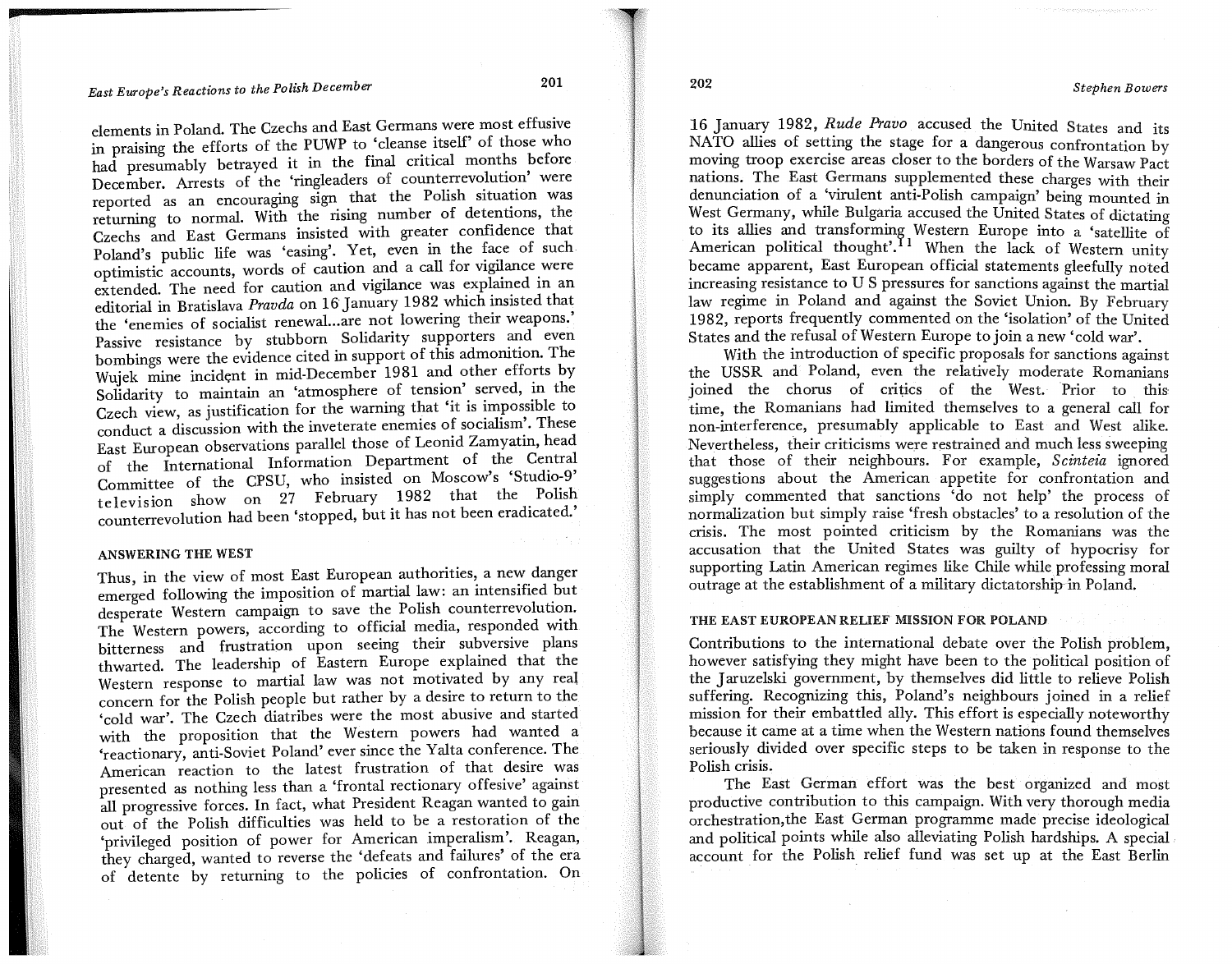savings bank and potential contributors were reminded that 'donations confirm an internationalist affinity.'<sup>12</sup> Czechoslovakia, Bulgaria, Hungary, and Romania made similar if less elaborate contributions of food and clothing to the support of the Polish population.

The East European relief programme went beyond simple charity as could be seen from the series of trade protocols signed in January and.February 1982. On this matter, unanimity has appeared to be the rule as Czechoslovakia, Romania, Bulgaria and Hungary all signed similar trade agreements with Poland in a three week period. During the same time, the GDR was negotiating for such an agreement and even the non-'Bloc' League of Communists of Yugoslavia held discussions with the PUWP on ways of improving cooperation between the two organizations on a broad range of issues. During the week of 25 January 1982, the CMEA Commission for Cooperation in Planning held a series of talks between representatives of the ten member states for the purpose of developing a multilateral assistance programme to help Poland overcome its economic difficulties. The Commission's closing statement emphasized that such a programme was vital because of the policies being pursued by the United States and some of the NATO governments vis-a-vis Eastern Europe.

### THE MEANING OF EASTERN EUROPE'S REACTIONS TO THE CRISIS

On balance, Eastern Europe's reactions to the Polish crisis have been fully supportive of the positions taken by the Jaruzelski government. The consensus which emerged in the period after the crackdown on Solidarity was a consistent if uneven one. The most obvious conclusion from an examination of official responses during this time is that Czechoslovakia and East Germany exhibited the most intensely dogmatic attitudes within the region. Different circumstances compelled both regimes to adopt policies characterized by an extreme hostility toward the Polish reformers and their Western sympathizers. Some observers have suggested that the traditional Prussian view of the Poles as 'rabble' is one factor explaining the GDR's policy. The insecurity from which East Germany has suffered as a consequence of its 'front-line, divided nation' status is certainly another. The prospect of geographical isolation as a result of a Polish. 'heresy', however remote it might be, must have been distressing to East Berlin. The GDR's unannounced state of emergency in January 1982 was a graphic illustration of the depth of the nation's concern.

The Czech reaction can be explained by at least two ,considerations. The first is official concern about a Polish 'contagion'

204 *Stephen Bowers* 

that might have rekindled some of the spirit of 1968. Ironically, it is those who did not remember the 'Prague Spring appear'to have been most sympathetic towards the Poles. Older Czechs knew of the brutal lessons of the Czech normalization and may have felt, if anything, a certain satisfaction that the Poles apparently did not succeed where they had failed. A second factor is Czech resentment of Polish participation in the 1968 invasion and the Polish occupation. of Northern Moravia in 1938-39. Therefore, most Czechs have little reason to sympathize with Polish reformers, and the hardline position serves the needs of the Czech 'normalizers' in power and at the same time is compatible with much popular sentiment.

Bulgaria's traditional pro-Russian attitudes and the leadership's consistently doctrinaire inclinations support its inclusion among the most enthuasiastic supporters of martial law. However, its distance from Poland and the absence of any strong liberal-reformist periods of rule reduce the intensity and attention that the authorities devoted to rhetoric about the Polish crisis. Hungary also remained among the hardliners on the Polish events although its support was sometimes inconsistent. The Hungarian departures from orthodoxy were most apparent in discussions of the role of the trade unions in socialist states. The bitter experiences of 1956 and the country's successful but painful rebuilding of labour relationships must have inspired a genuine concern for the prospects of a reform movement that did not seem to recognize its limitations.

Of the member states of the 'Bloc', only Romania demonstrated any consistent inclination toward moderation in its assessments of Polish events. Romania's frank and balanced assessment of Polish problems - and the placing of 'extremists' no more than fourth in  $\alpha$  order of importance  $-$  indicates at least some willingness to defy the dominant line. However, at best, the Romanian stance demonstrated only a limited independence; on the most fundamental questions, the Romanians generally supported the positions of their allies.

Thus, the conclusion that must be drawn from an examination of East European responses to the Polish crisis is that orthodoxy prevails throughout the Warsw Pact region. Pluralism is an operative factor but its impact does not extend to a defiance of what is supposed to be the proper relationship between the ruling party and other political institutions. Social, cultural, and economic diversity is present but does not point in the direction of major independendent reform movements. The consistently critical perceptions of Solidarity's impact on Polish socialism reveals a clear understanding by the party leaderships of the need for the authorities to retain control of any significant social or political